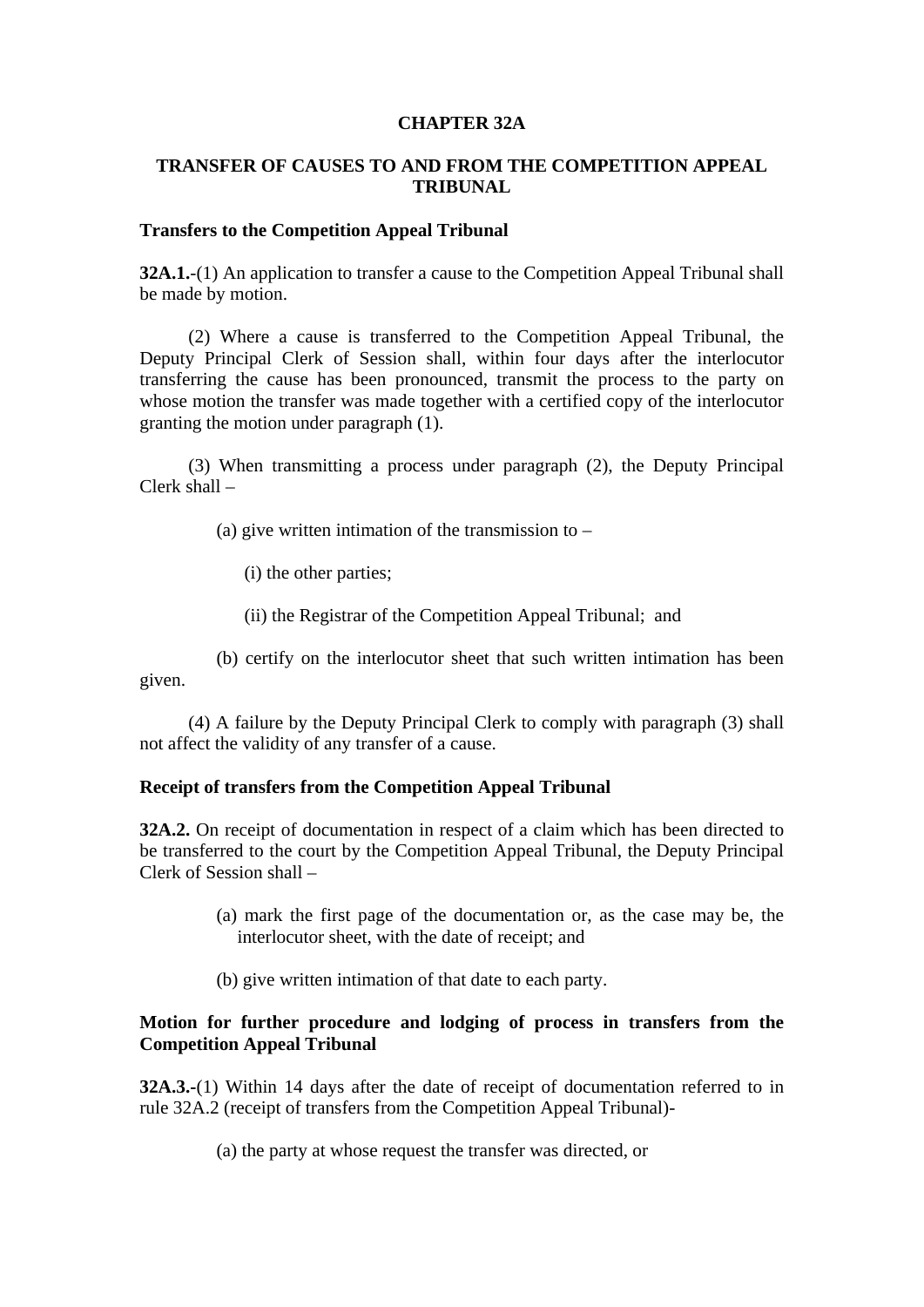(b) in proceedings in which the transfer was directed by the Tribunal at its own initiative, the party who initiated the proceedings,

shall apply by motion for an order for such further procedure as he desires; and the cause shall proceed as if it had been an action in the court initiated by summons.

 (2) On applying by motion under paragraph (1) the party shall make up and lodge a process incorporating the documentation referred to in rule 32A.2 (receipt of transfers from the Competition Appeal Tribunal) unless the documentation includes a process previously transferred to the Competition Appeal Tribunal under rule 32A.1 (transfers to the Competition Appeal Tribunal).

(3) A motion under paragraph (1) shall be disposed of by the Lord Ordinary.

# **Reponing against a failure to comply with rule 32A.3(1) or (2)**

**32A.4.**-(1) Where –

- (a) the party at whose request the transfer was directed; or
- (b) in proceedings in which the transfer was directed by the Tribunal at its own initiative, the party who initiated the proceedings, fails to comply with the requirements of rule  $32A.3(1)$  or (2) (motion for further procedure and lodging of process), he may, within seven days after the expiry of the period specified in rule 32A.3(1), apply by motion to be reponed.

 (2) The party enrolling a motion under paragraph (1), where the failure is a failure to lodge a process under rule 32A.3, shall on enrolling the motion, lodge such a process and shall apply by motion for an order for such further procedure as he desires.

 (3) A motion under paragraph (1) shall be granted only on cause shown and on such conditions, if any, as to expenses or otherwise as the court thinks fit.

## **Insistence in transfer by another party**

**32A.5.** Where –

- (a) the party at whose request the transfer was directed; or
- (b) in proceedings in which the transfer was directed by the Tribunal at its own initiative, the party who initiated the proceedings, has failed to comply with the requirements of paragraph (1) or (2) of rule 32A.3 (motion for further procedure and lodging of process), any other party to the proceedings may, within seven days after the expiry of the period specified in rule 32A.3(1), comply with the requirements of those paragraphs himself and insist in the transfer.